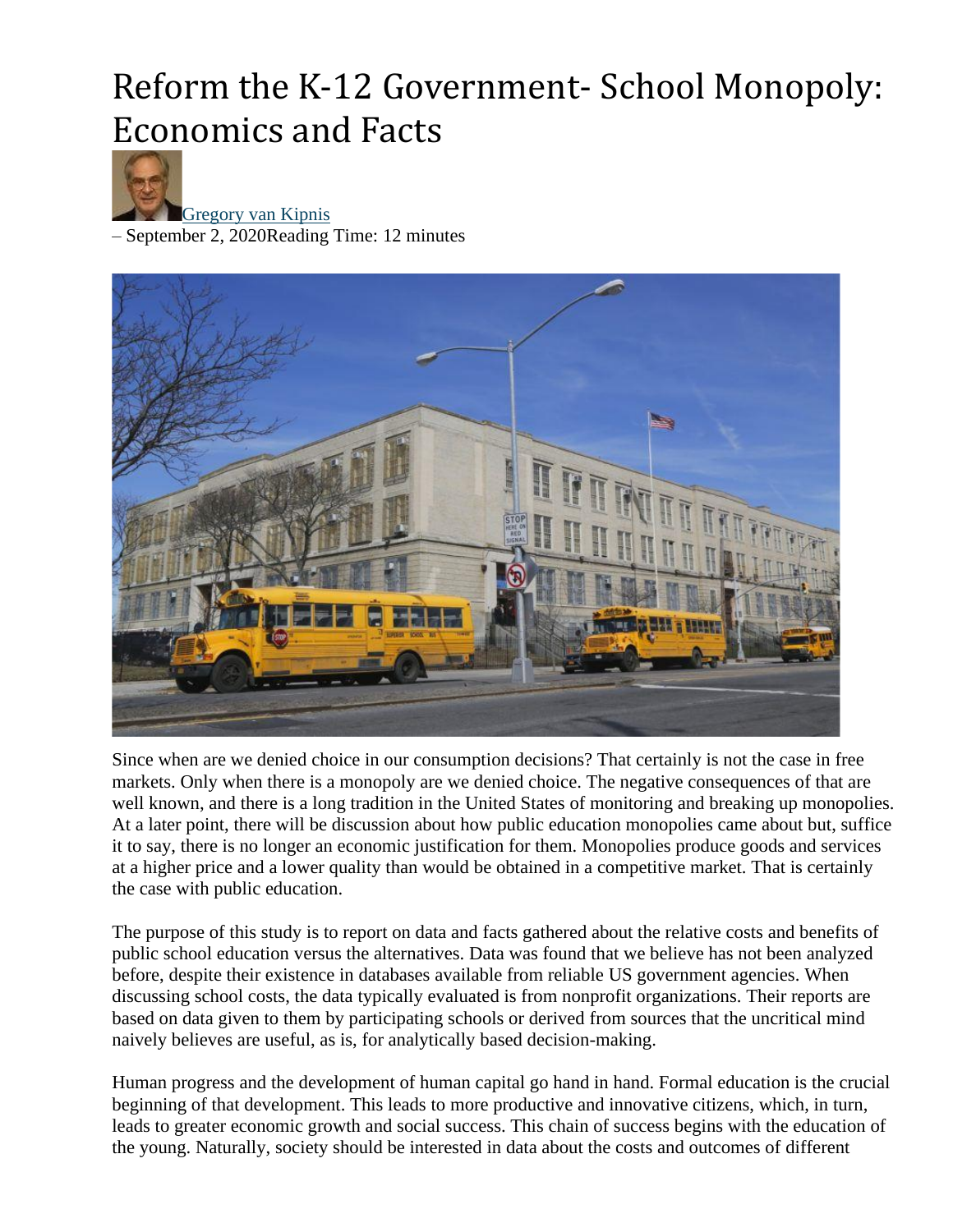approaches to education, namely public versus private schools, and how this data should affect our choices and behavior.

It is not easy to acquire comprehensive and consistent data over time. In this report new ground is broken as a result of finding data from non-conventional but reliable government data agency sources. This data breakthrough allows a long-term analysis of trends and levels in the relative cost, per pupil, for public and private education at the K-12 level. In addition, though initially difficult to obtain, we succeeded in obtaining to a limited degree standardized testing results for public and private schools.

This study obtained expenditure data buried in the details of the National Income and Product Accounts of the US, more familiarly known as the NIPA accounts. The data is constructed from public and nonpublic sources by the Bureau of Economic Analysis (BEA) at the US Department of Commerce – the same agency that calculates the data for Gross Domestic Product (GDP). Enrollment statistics were obtained from the US Census Department.

For comparison purposes we also looked at expenditure and enrollment data gathered by the National Center for Education Statistics (NCES). More on that later.

## Per Student Cost of Public and Private Education

This study found that currently (as of 2018), a public school education in the US costs 89% more than private education; that is, \$14,653 for a public school and \$7,736 for a private education. The high relative cost of public school education has persisted since the earliest period for which the data has been collected – 1965 (Chart 1a). This is a rather startling finding and contrary to the understanding public officials have generally led us to believe about the cost of public and private education.

Private education is significantly less expensive. However, its cost has been rising at a somewhat more rapid rate then public school education. In the 1960s, private education was 35-40% of the cost of public schools. Today, it is slightly more than half the cost.

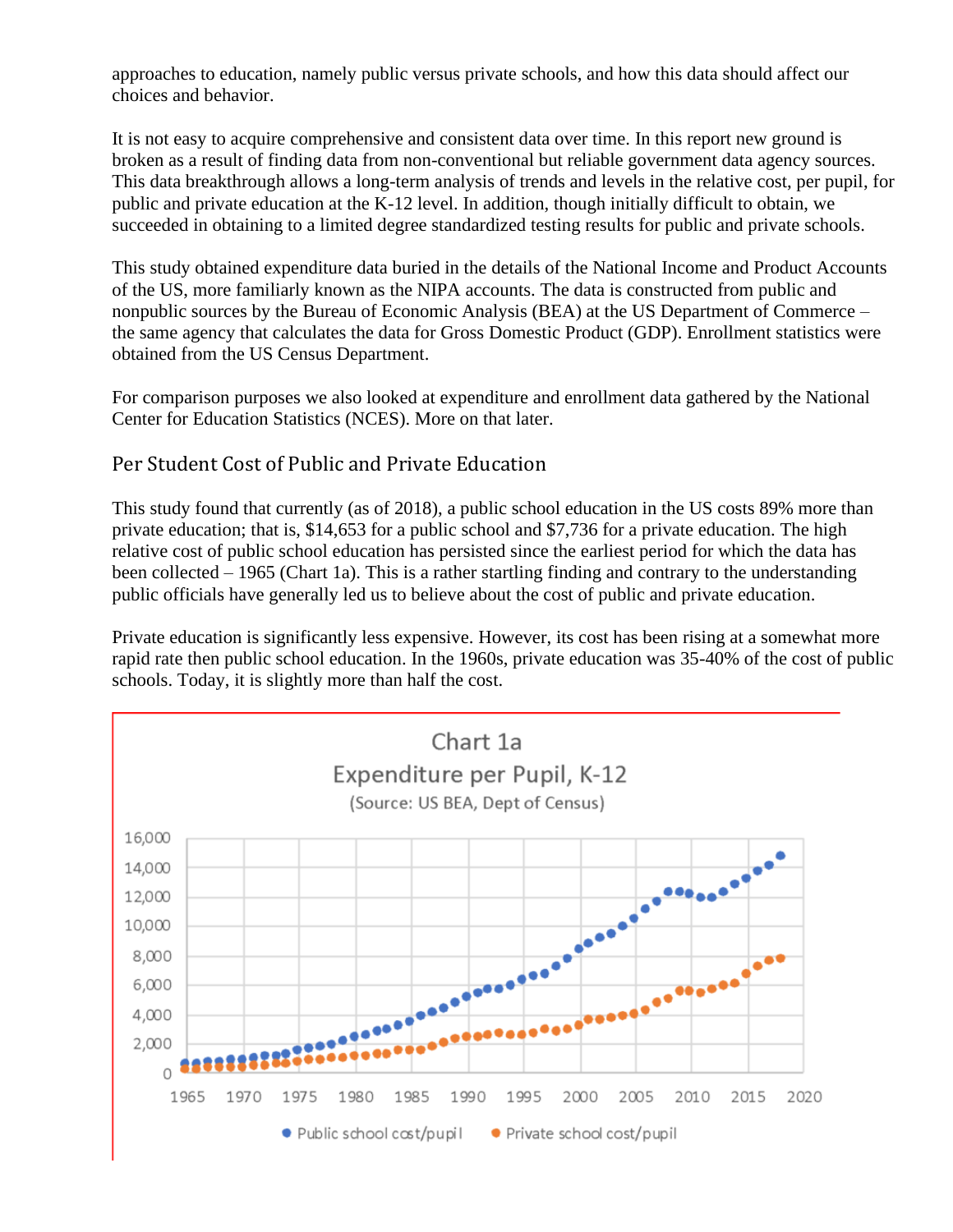These are averages computed from US Government data. As averages they obscure the fact that the costs vary widely across the country for both public and private education. Some public schools are very expensive and exclusive to the residents of towns and cities that are very prosperous and collectively agree to accept high property and real estate taxes to finance that outcome. Other locals are not as well endowed, despite supplemental funds transferred from state educational funds. At the same time the cost of private education is also highly variable ranging from exclusive boarding schools and prep schools to neighborhood charter and parochial schools, and homeschooling.



The NCES estimates the 2018 per pupil cost for public school education at 10% less than the BEA's estimate at \$13,220 compared to the \$14,643 mentioned above. The overall trend and level of NCES's cost calculations for public schools are broadly similar to our BEA-derived estimates. Both suffer from the omission of the true actuarial cost of the benefit package school system employees receive in their retirement years. The data we are given only include the annual contribution to those benefit funds. However, as is well known from other studies, state and local benefit plans are hugely underfunded and the shortfall is expensed annually from the general budget. It has been estimated that this omission, if properly accounted for, would likely add 15% to the per pupil cost of public education. Total compensation in the school system comes to 75% of the total school budget.

Setting aside errors and differences in the cost estimates of public school education, the real contribution to useful knowledge of the data provided in this study is a more accurate estimate of the cost of private education using BEA data rather than the NCES data. The NCES looks only at "posted" tuition charges for a sample of private schools (see next section for more details). In 2011, the last year the NCES provided a cost estimate, the BEA cost per pupil came in at half of the NCES estimate at \$5,400 vs \$10,700.

There is wide variation between school districts. There are approximately 14,000 local school agencies in the US. Public sources do not provide data at that fine a level of detail. To get some feel for the variation of costs, state level data was used. According to the NCES, the cost per pupil varies between \$7,000 and \$23,000, suggesting a variance of +/- 50% around the national average. There is little doubt the variance is even greater at the district and county level, given the very high real estate taxes paid by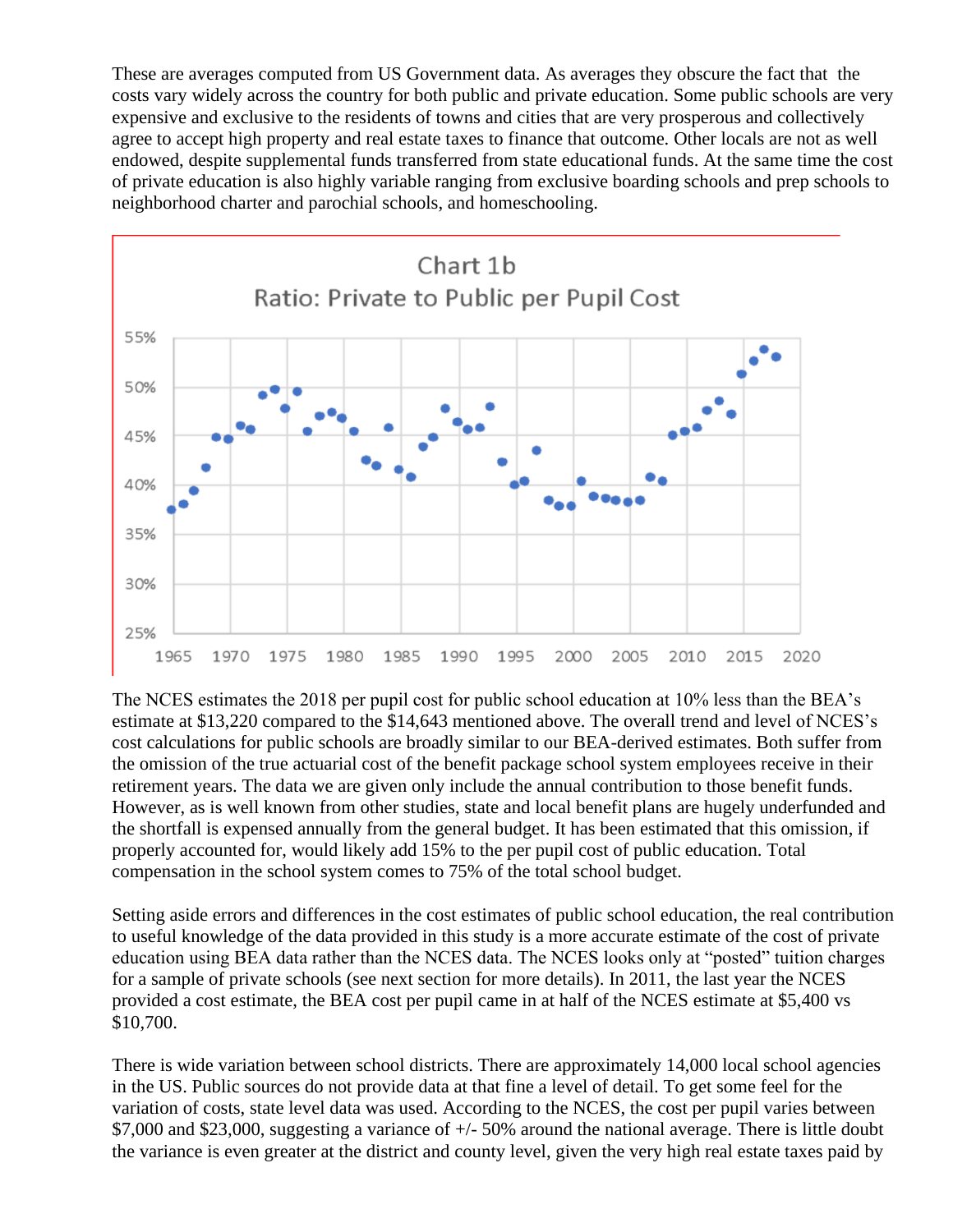residents in the toniest zip codes that provide near exclusive private school levels of education quality and cost.

## What is Private Education?

To better understand these startling cost differences, one must understand what is meant by private education; that is, what is included in the universe of private education providers, outside of the public school system. The parents of the students who are the consumers of education are clever and determined to craft and negotiate affordable quality education. Many types of private education solutions have emerged. At one end there is homeschooling, which in total accounts for about 10% of the private education population. A variant called 'school pods' have emerged in recent years that pools homeschooling on the internet. At the other end of the spectrum, there are expensive and exclusive prep schools. They, too, represent about 10% of all private education enrollment. In between are a wide variety of parochial and non-sectarian schools that operate on tight budgets.

Important to the understanding of the data, as it turns out, parents rarely pay the full posted tuition, even at the expensive prep schools. Our finding of \$7,736 is half of the tuition schools post in their offering documents as stated by the NCES. Schools offer discounts, grants and scholarships. I have seen the books of one school that reveals a realized per pupil tuition that is about half the posted price. Homeschooling and school pods bring further economies of cost. One would not have an inkling of that from the standard data provided by the education industry.

## What is Public School Education?

The quality and nature of public schools are not uniform across the country. In wealthy suburban areas, the community agrees to impose upon itself high real estate taxes in order to finance outstanding education. Even within urban areas, there are specialty schools that have competitive entry exams and often are organized toward a particular career path such as the arts or sciences. Every state government understands that there are unequal economic conditions across their state. To remedy the unequal impact that would have on local education quality, a portion of local real estate taxes are redistributed from richer to poorer districts to level the school funding to a fairer degree.

## Is the Demand for Private Education Growing Rapidly?

Curiously, there appears to be virtually no growth in private education enrollments over the past 30 years whereas public school enrollments have grown. Homeschooling, almost invisible at the bottom of Chart 2, has grown somewhat. However, data for homeschooling is very scarce as there isn't a large national constituency and data collecting organization. Of course, most of the data is delayed by 2 years, so there may be an uptick in private school demand once we get data for the most recent two years through 2020.

This lack of growth in private education is surprising given the reputation of better academic outcomes being realized. An obvious explanation for the absence of relative growth in private education, despite its low relative cost, is because the total cost of private education is in addition to the cost of public education. Everyone pays for the cost of public education, whether they have children of school age or not, whether they rent or own an apartment or own a house, and irrespective of whether they send their children to private school.

There are some interesting exceptions to how quasi-private school is priced, which would invite further study regarding the price elasticities of school demand. For example, homeschooling is a quasi-private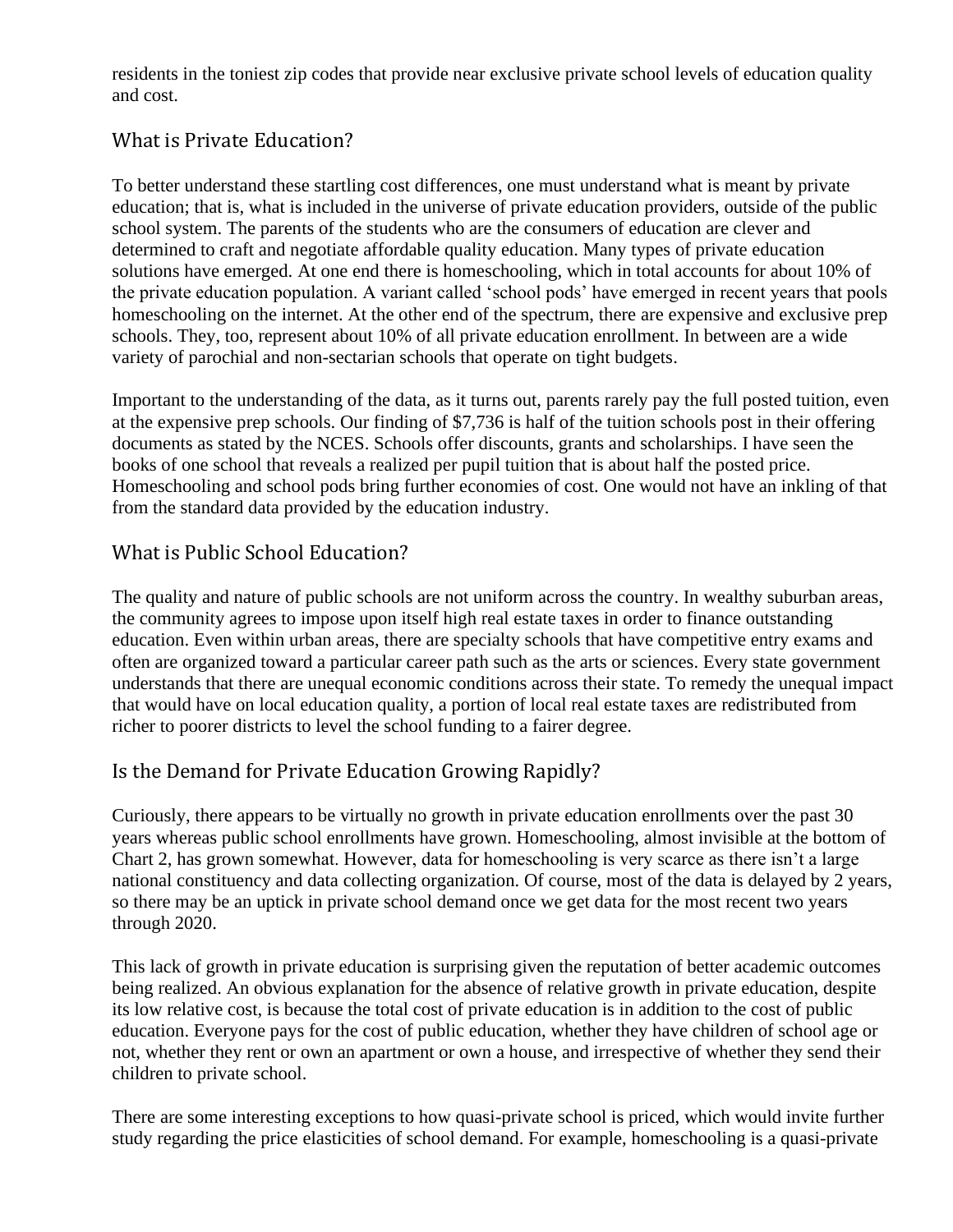education, yet the cost of homeschooling does not add significant additional costs. A homeschooled child is attached to a public school district and subject to their control. However, there are considerable indirect costs, namely the value of parental time devoted to teaching. Charter schools, as well, do not impose an additional cost burden on parents, as charter schools are generally operated within the public school system, often in the same building.



## Are the Results of Public and Private Education Similar?

While the generally accepted knowledge is that private education produces better results than public school education, it is hard to find the data to make the case one way or the other. A search of publicly available data and analyses turned up three curiosities: (1) ACT or SAT results broken down by the type of educational institution the test taker goes to are not publicly available, unless you are lucky and found something that fell between the tracks; (2) studies of test results differences between public and privately schooled students mainly focus on finding social/demographic explanations, using longitudinal data (meaning cross-sections of time, not over time). The analyses try to normalize the results to explain why test results do not show improvement in public schools or are comparatively different from private schools; (3) no separate longitudinal or time series studies were found that explain trends and levels in test results for students receiving private education.

What has been found are overall national SAT results, which are shown in Chart 3. These results break out average scores for critical reading and mathematics. They are test results for all college-bound students regardless of the educational institution they were enrolled at. There is no need to cite the exact numbers. The overall results are well known. Critical reading results are in a down trend since 1966 and mathematics results have oscillated but are no better today than 50 years ago and are trending down since 2004.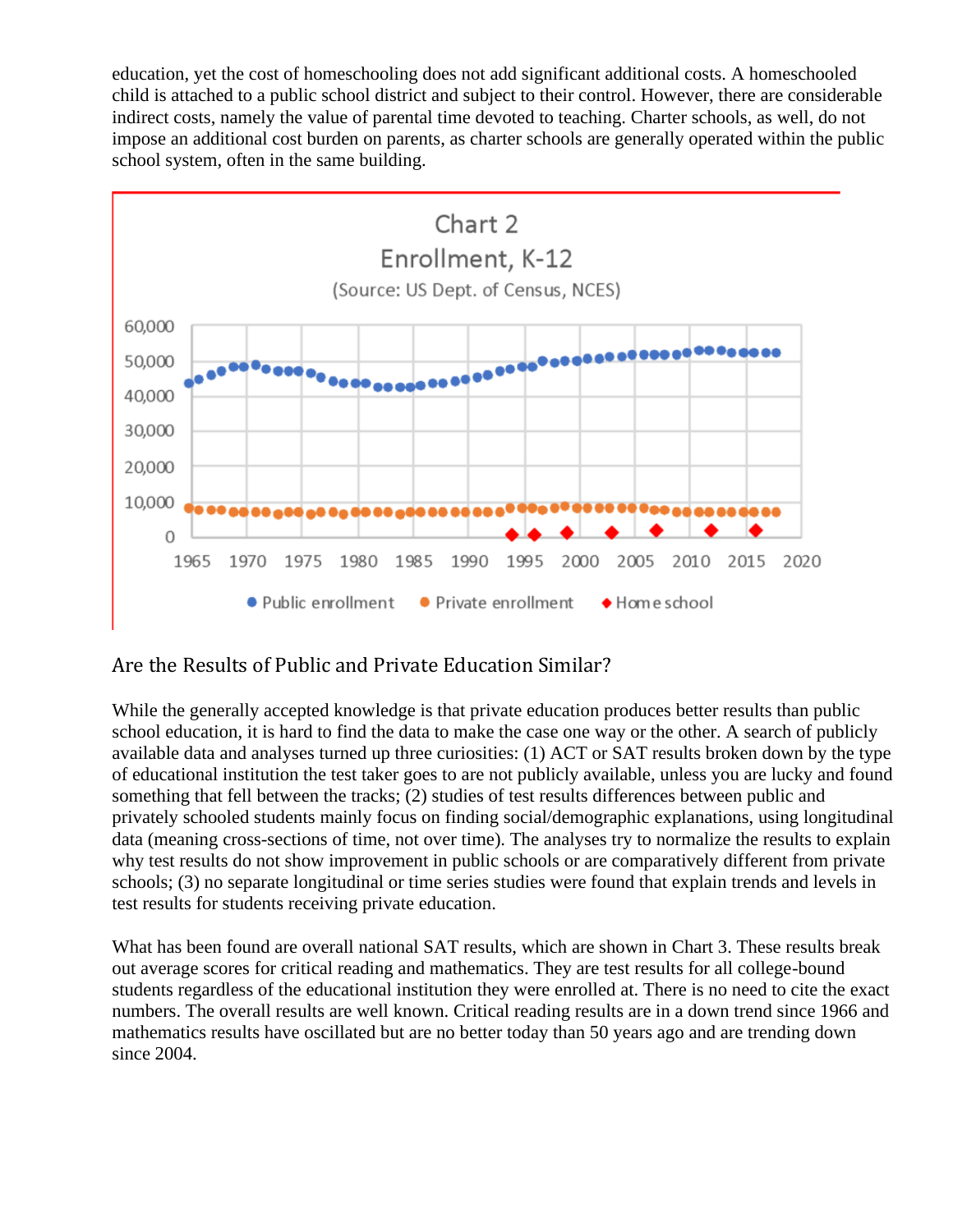

ACT is an alternative testing company. They use a different metric from the SAT. Their data is also publicly unavailable separated by public and private school students, but It was possible to 'scrape' off the internet a chart which displayed some data on test results by type of educational institution from a one-time study they published. We do not have the underlying data but have reproduced their chart as Chart 4. It shows the trends and levels in the composite ACT test results (meaning for math and reading combined) for the period 2001-2014, for private, public and homeschooled children.

## **Trends in ACT Composite Scores among Homeschooled Students**







(Source: ACT Inc.)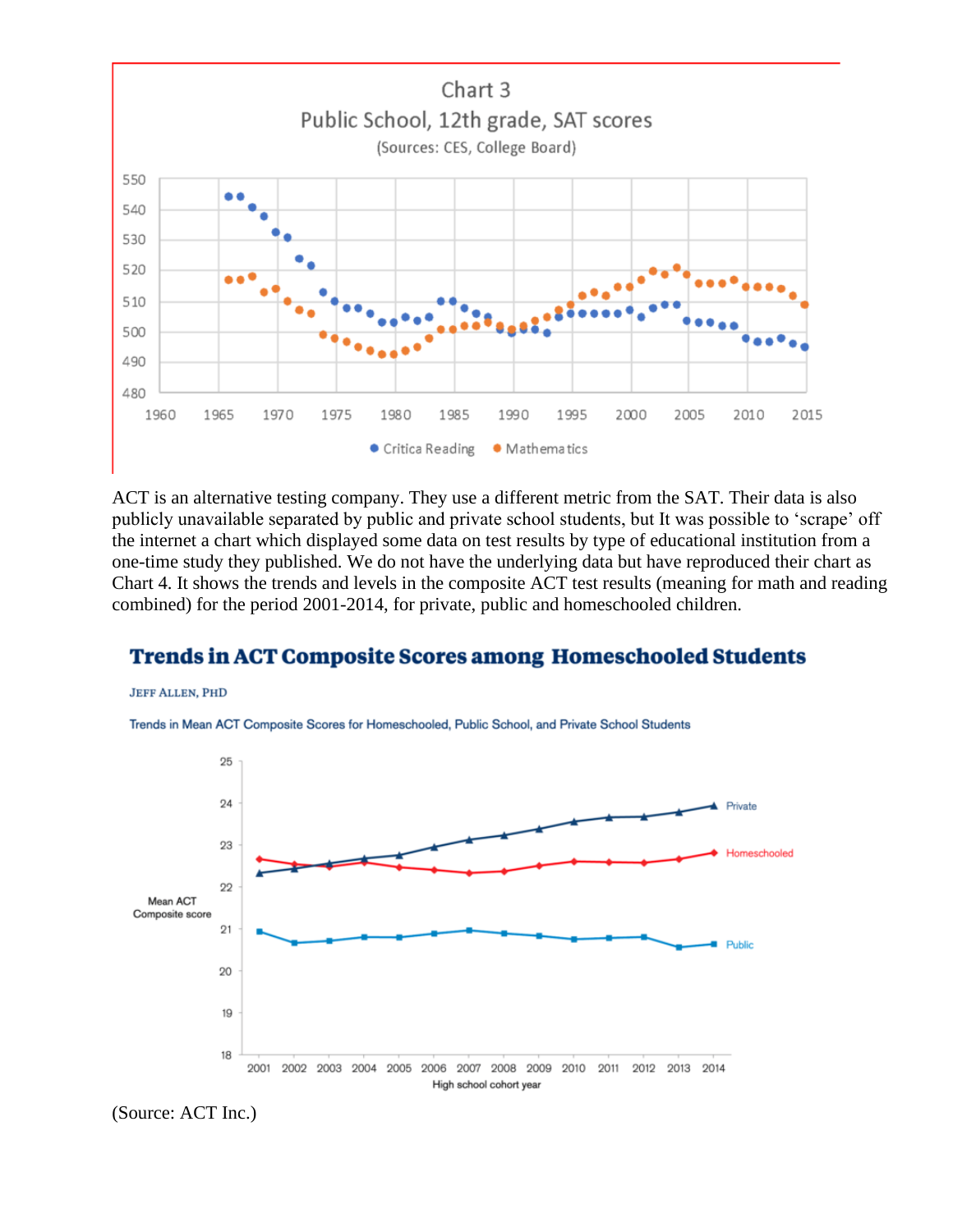The results speak for themselves – private schools test at a significantly higher level than public schools, and the gap is widening. However, there is no question that public schools have a larger, more inclusive mandate to teach all children in the community, including those with disabilities, those where English is a second language, and the children from homes with chaotic domestic situations. Homeschooled children have the advantage of devoted parents who both choose to educate their children and are able to afford the time of at least one parent to do it. Private schools are more selective as to who they accept – unless they are specialized schools that work with certain handicaps such as blindness and hearing impairment – largely because they are generally not equipped to handle significant disabilities.

## Logic for Monopolies Granted by the State

Consumers of any product know they get better outcomes, as measured by quality and price, if the product is offered in competitive markets. This is true even in markets that have only limited competition. Any competition is better than none. Just as that principle is true in the markets for cars and cafes, so it is true in the market for educational services.

The existence of competitive markets for education runs into some harsh realities, practical considerations and trade-offs in the US due to geography, economies of scale, social policy and getting agreement on basic standards and curriculum.

The provision of a "public good" of "free and equal" public education for all is a noble goal. It is not an easy one to fulfill given the dispersion and diversity of our geography and of our society. Whereas, in many other countries, education is controlled at the federal level, in the US it is delegated to the several states and locales to provide schools. A ragged system evolved inconsistently across the country. Inequities emerged revealing discouraging shortcomings of implementation of the ideal.

As a society we have granted local governments the right to manage monopolies to supply various utility services, such as telephone, water, gas and electricity. Those are frequently thought of as 'natural' monopolies, given the state of technology. It was not considered feasible to maintain public right-of-way for multiple competing vendor delivery pipes and conduits leading from a central source to each home and establishment.

Granting a monopoly, even at the local level, requires regulation to prevent exploitation, however defined, and shortcomings of other standards of quality and safety. Boards were created to provide governance over the various utilities. There was confidence that there would be enough comparative information on costs, prices and profit margins from hundreds of other providers to provide useful benchmarks. Thus, it was believed boards could provide good governance and regulate the utility to provide services at fair and competitive prices, guided by the price data across other regulated markets.

As the state of technology changed some previously established monopolies have ended as competition became feasible. The most notable example is the telephone service.

## What About the Regulation of Education?

The flow of water, sewerage, gas and electricity are largely governed by the laws of physics. Hence, the management and installation of local utility monopolies are largely governed by engineers and political appointees. Obviously, there are no right-of-way constraints for education, but there is no physical science to it either. In smaller locales, there are problems of access and economies of scale. In rural areas, central schools have been set up with bus service to create a consolidated market across several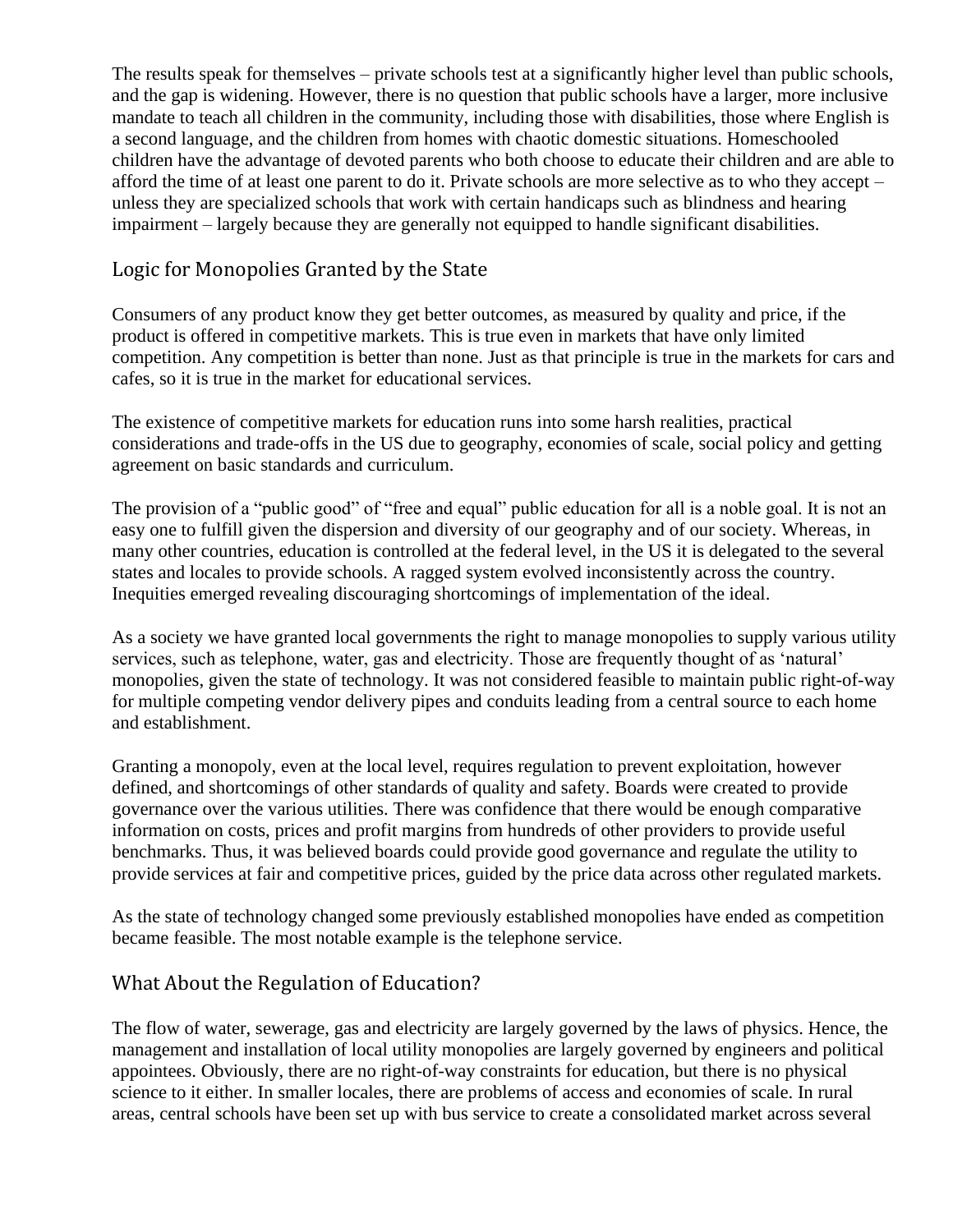towns. As one moves closer to more urbanized areas, there is sufficient concentration of demand that several school districts can operate separately economically.

Most of these considerations were not at issue at the birth of public education in the US. A study of the early history of the ideal of a public education reveals a sordid and complex story. It is a history of competing interests of immigrants and the establishment, and of different churches and the state. In short, ministers vs mayors; migrants vs mainliners. There have been two and a half centuries of experiments and mistakes by central planners largely ignoring free market solutions.

Every aspect of a school was the playpen of social engineers and pedagogical theorists. There was an endless seesaw of competing ideas such as: Schools should focus on training factory workers; focus on obedience to the state; schools should be spartan; learning should be by rote; there should be a tight structured syllabus; there should be no structure; girls should not have the same education as boys, and so on.

In 1967, under President Johnson a massive 30-year, \$1 billion federal study was launched under the name Project Follow Through. Its intent was to find better ways to teach so as to eliminate the difference in achievement between disadvantaged and 'normal' children, but nothing came of it. Many teaching theories were evaluated. In the end nothing was changed. The various competing stakeholders could not reach agreement. However, it was an incomplete market of stakeholders. Parents were not included.

The unionization of teachers also raises questions. Teachers' unions were largely absent until 1962 when President Kennedy issued an executive order permitting government workers to organize. However Right-To-Work laws limited the growth of unionization in many states. The pros and cons of the value added by unions is not at issue in this analysis. But monopolies (whether absolute or near) tend to beget monopolies. Local school monopolies, controlling the supply of education, have begotten national labor monopolies controlling the supply of labor. It has been noted in many studies that teachers' unions have further raised the cost of education both in terms of wages and benefits, reduced productivity through work rules and the tenure system, and resisted change in teaching methods.

## Conclusion

The fatal conceit of government authorities believing they can decide on the goals, methods, materials, processes, technologies and physical aspects of public education has been rampant. Consideration of the needs of the broader marketplace – consisting of parents, and to some degree, the students, and ultimately the employers of students – is to be found mostly by omission. All the professed good intentions of bureaucrats intervening in the delivery of public education have led to the current situation that no one considers satisfactory. For many, it is a disaster.

It is manifestly cheaper to get a private education and get a far better education in a private school. The problem holding back the growth in private education is that you have to pay twice to get it.

The economics and facts support the logic of freeing parents to obtain private education and alternative public education for their children. To further facilitate this decision, parents should be given vouchers and credits equal to the cost of public school in their area, which they can freely use to fund their choice of better education in the private sector.